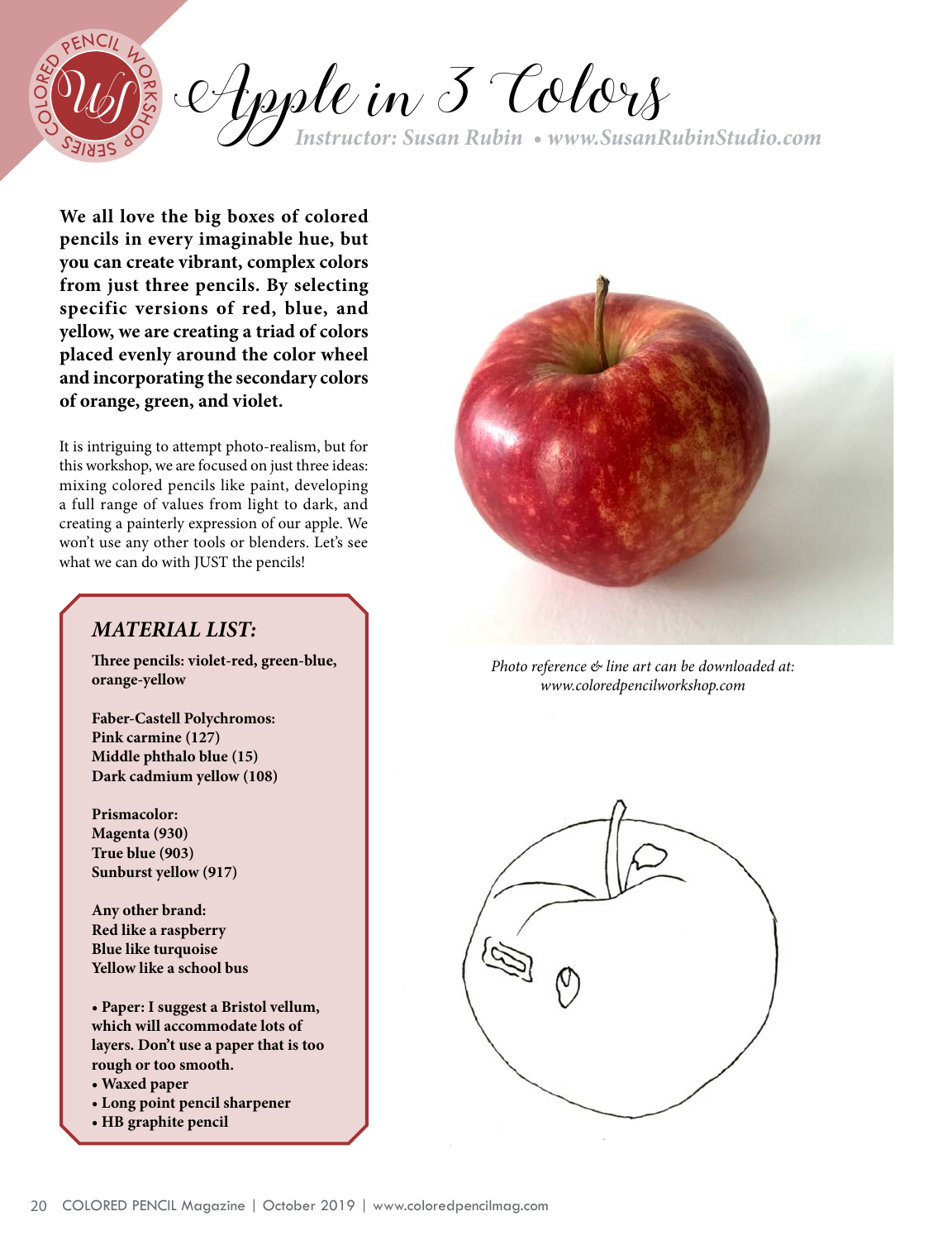Step One:

#### LINE DRAWING

Looking at the photo reference, be sure to note the position and size of the shiny highlights, the shape of the darkest shadows, and the location from which the stem emerges from the apple. Copy the line drawing to your working paper using your red pencil and a very light touch.

*Tip: The light red line will be absorbed into the colors of the drawing, eliminating the risk of a darker graphite line around the apple.*



Step Two:

## VALUE STUDY IN GRAPHITE

This quick plotting of the light on form will be your guide as you build light and shadow in color. Remember that an apple is basically a sphere, so all of the highlights and shading will follow that form. I sketched in the cast shadow at this point, but decided to leave it off in the color drawing. You can choose to add the shadow if you like.

*Tip: Don't skip this step! It is easy to confuse color with shading, and this process will help you to see the difference.*

Step Three:

## UNDERPAINTING

In this step, you'll recreate your value study in a slightly shorter range of values, establishing light and shading before you really build color. Use a combination of your red and blue to create a violet, the perfect shading color for a red apple. Add light layers one by one, taking care not to press too hard. This method will allow the colors to blend and reflect light. Can you see the color emerging from the mix?

*Tip: Let your pencil strokes follow the curves of the apple, working between the stem end on top and the blossom end underneath. Keep your pencils very sharp and move your grip back on the pencil for a light touch—no harder than you would draw on the back of your hand. The pencil point will be at about a 45-degree angle from the paper.*

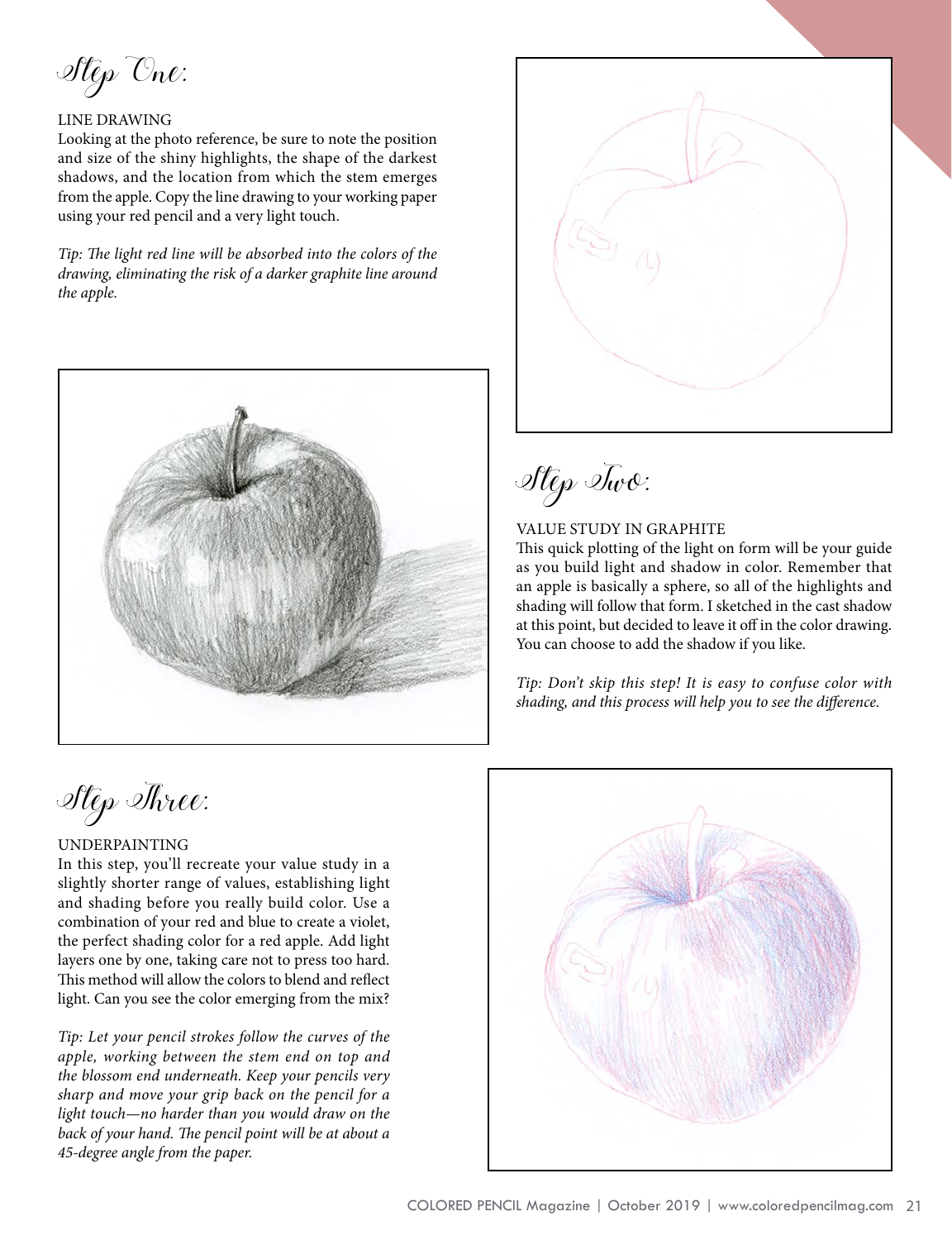

Step Five:

## BUILD COLOR

Working with the red, blue, and yellow, build the apple color gradually in light layers, working more blue into the shadows and more yellow into the lighter areas. Reinforce the shadows you laid down in Step 3 by adding more layers of blue and red. You are making the apple red at this stage.

*Tip: Take your time. Add layers of color one by one rather than trying to speed the process by pressing hard. You will love the nuanced colors that emerge.*

Step Four:

## LOCAL COLOR

What color is an apple when you bite into it? Pale yellow. That local color underlays and informs all of the other color on the fruit. Lay down a couple of light layers of yellow over the whole apple, including the shaded areas you have created, but avoiding color in the brightest highlights. This color will peek through the red and add depth and volume to the color.





*Tip: Keep a light touch with the graphite pencil on the waxed paper. If you press hard, you will force the color into the paper – the opposite of the desired lifting effect.*

Step Six:

## TEXTURE AND DETAIL

Let's pause and establish a few texture notes before we finish. The dark stem will be a combination of all three colors to make a rich brown. You are calling on the complementary colors inherent in the triad, mixing red with green (your blue and yellow combined) to create a brown. Pull out the dots on the apple by using waxed paper and sharp graphite pencil. Lay the waxed paper over the area and, using a light touch, draw the shape you wish to lift with a sharp graphite pencil on top of the waxed paper. The waxy layer in contact with your work will bind with the color on the page and gently lift that area. Add some yellow back into the dots you have created.